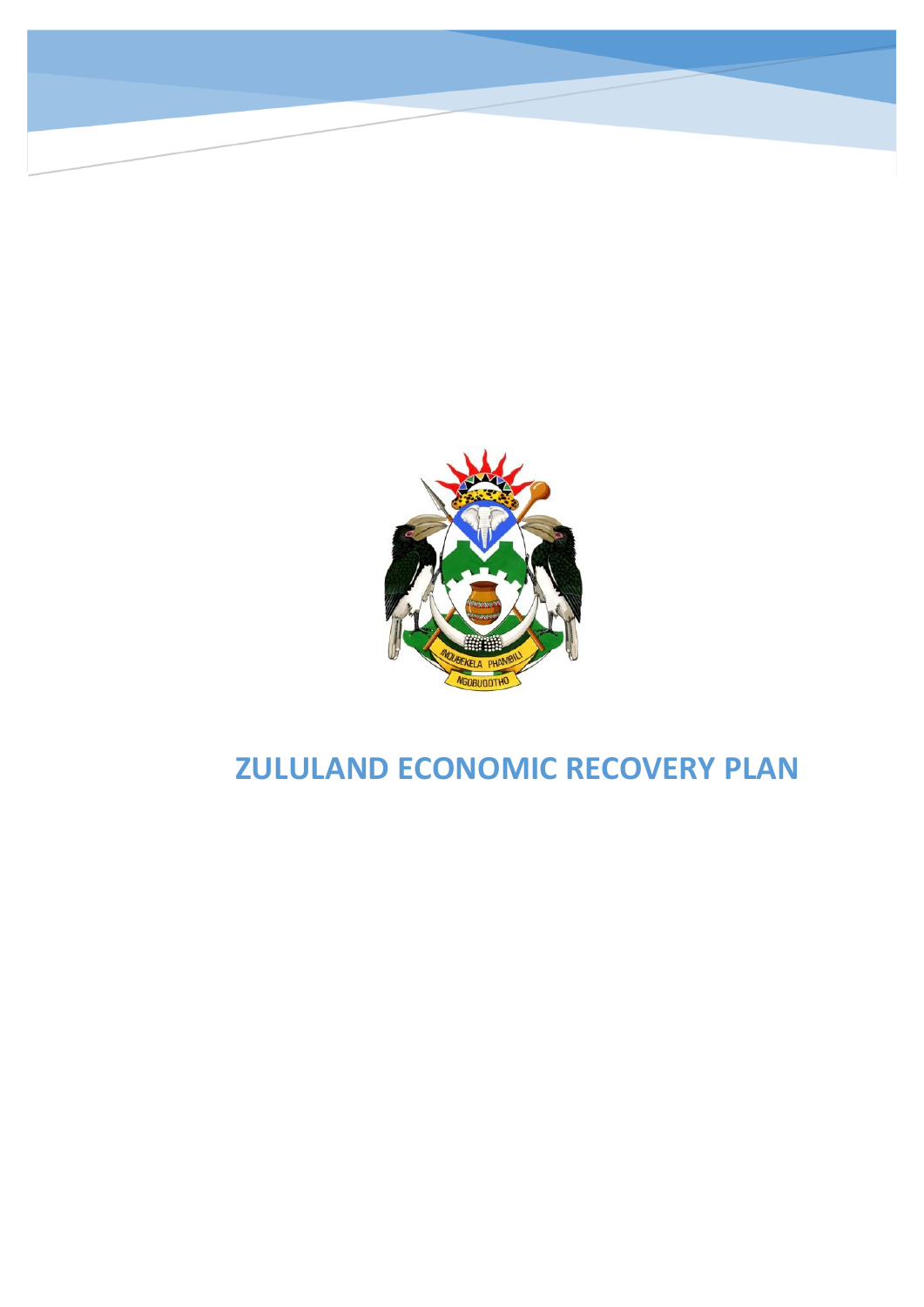#### **Table of Content Page**

|    | 1. Introduction and background                     | 2  |
|----|----------------------------------------------------|----|
| 2. | District Response to Covid-19                      | 3  |
| 3. | Purpose of the Plan                                | 4  |
|    | 4. Stimulus and Recovery Plan                      | 4  |
| 5. | Key Objectives                                     | 5  |
|    | 6. Fundamental Economic Principles                 | 5  |
| 7. | Strategic Sector Prioritisation Approach           | 7  |
|    | 8. Economic Recovery Strategic Pillars             | 8  |
|    | 9. Overall Financial Implications                  | 10 |
|    | 10. Covid-19 Economic Recovery Implementation Plan | 13 |
|    | 11. Projects Identified for Prioritisation         | 17 |
|    | 12. Conclusion                                     | 21 |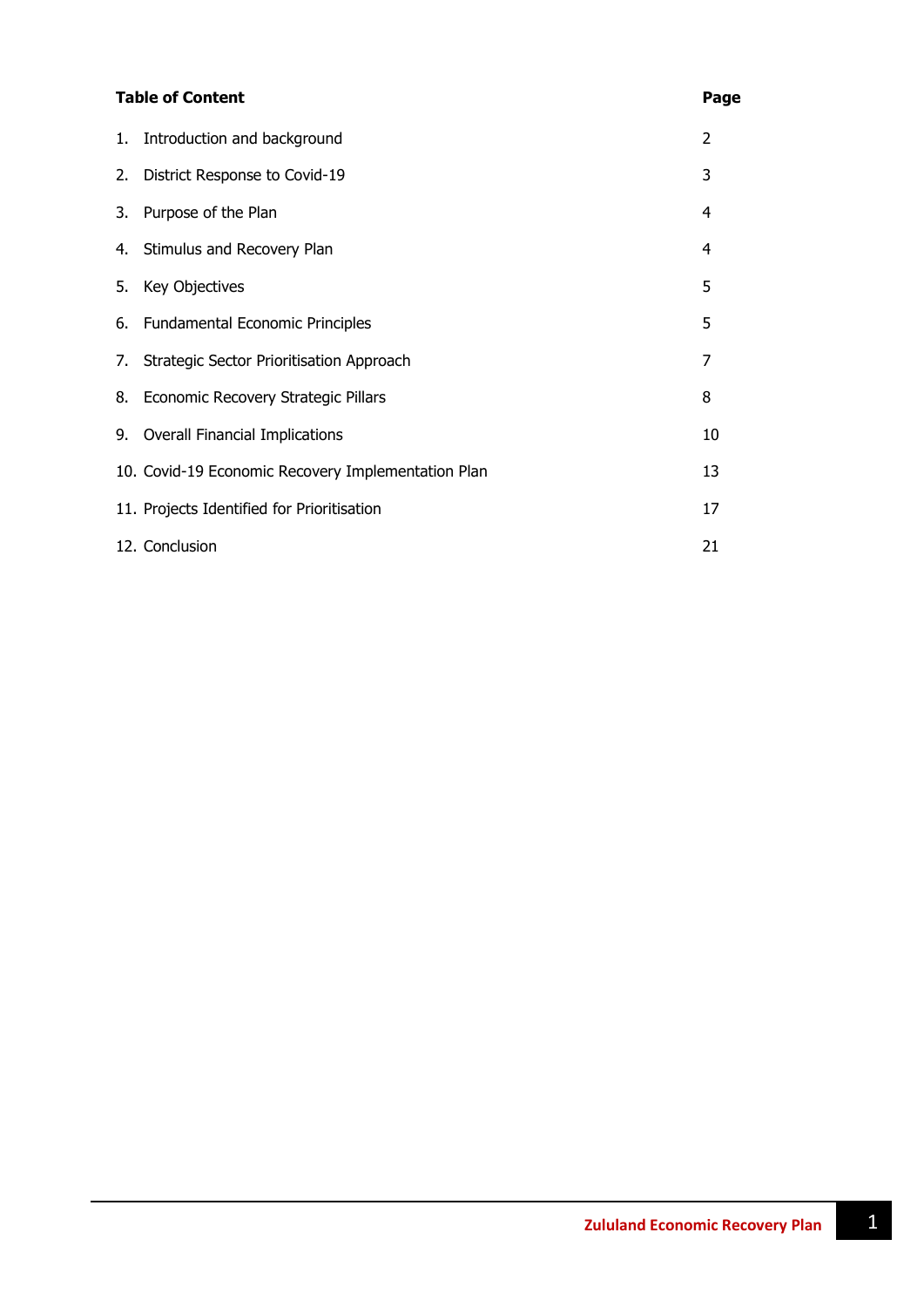# **1. Introduction and Background**

The outbreak of the worldwide Covid19 pandemic earlier this year, had a devastating effect on the health and socioeconomic livelihoods of millions of people around the world including South Africa, KwaZulu-Natal and Zululand District Municipality. South African President Cyril Ramaphosa pronounced a National Disaster Plan to fight this pandemic. Following the announcement national lockdown to prevent the spread of the coronavirus (Covid-19), government has subsequently put measures in place not only to save lives, but also to boost our ailing economy which had already suffered technical recession in the first quarter of 2020.

The plan "will be implemented immediately to firstly ignite economic activity, secondly restore investor confidence, thirdly prevent further job losses and create new jobs, and fourthly to address some urgent challenges that affect the conditions faced by vulnerable groups among our people", Ramaphosa said.

# **1.1 Problem Statement**

The South African socio-economic environment has significantly been altered by the Covid-19 Pandemic., casing devastating impact on the social and economic reality of Citizens of South Africa and the community of the Zululand District Municipality was no exception to this.

The Covid-19 pandemic presented a disturbing manifestation of considerable widespread poverty and hardship on different critical sectors of the ZDM economy, specifically in tourism, agriculture, informal trading, SMMEs, established businesses, education, health, and households.

Whilst the Municipality is still collecting data and conducting a comprehensive assessment on the impact of the Covid-19 pandemic on its economy, there is significant level of evidence that Covid-19 has deposited an amplified poverty creating mechanism which will cause poverty and loss of income to persist on households and businesses in ZDM.

The extent of the impact of the Covid-19 pandemic on the various aspect of the ZDM's economy is not yet conclusive, although the picture that emerged is a worrying one-hence the need for a strong intervention to mitigate the impact of the pandemic on households and to facilitate the recovery of the ZDM's economy.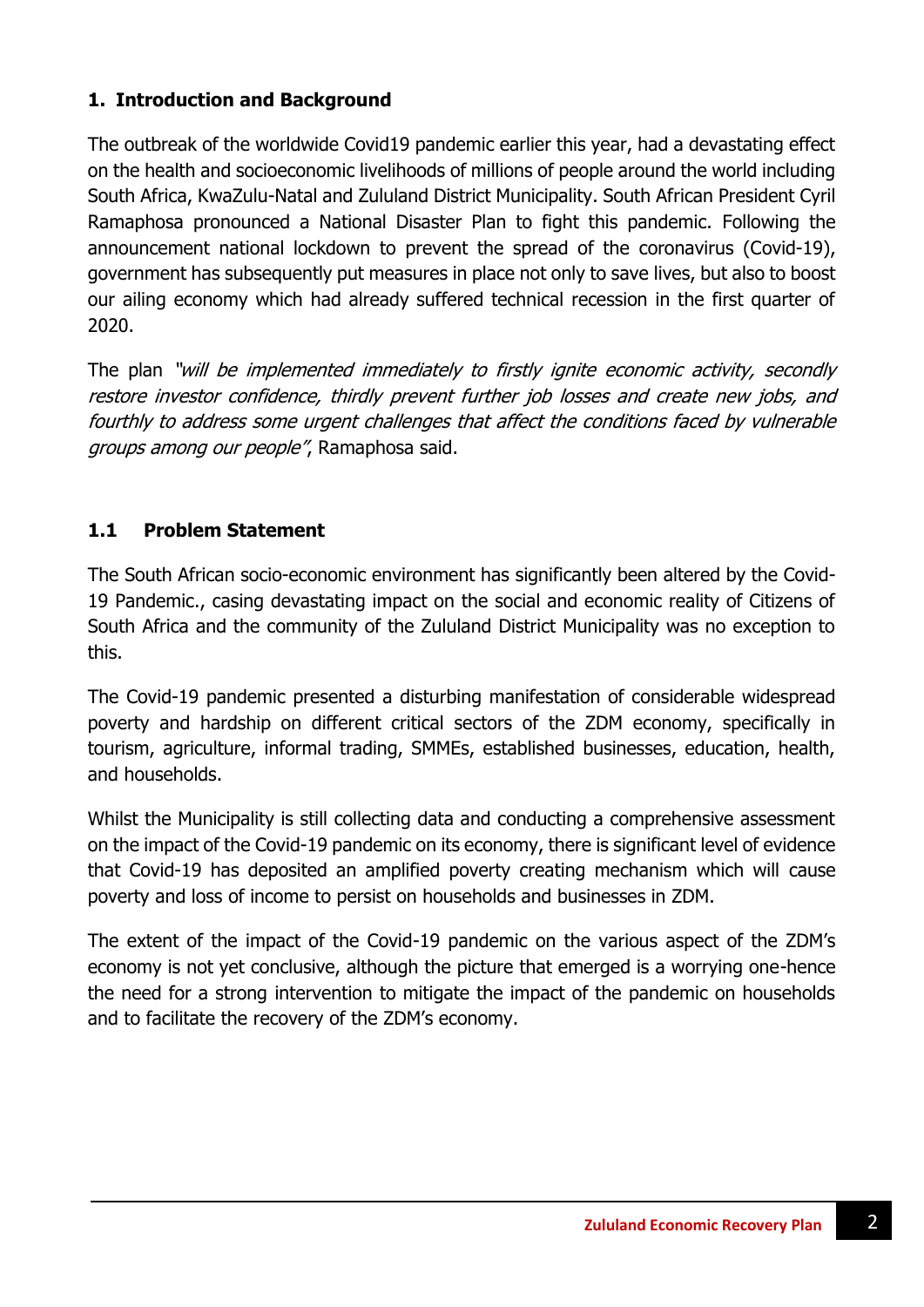# **1.2 Impact of Covid-19 and challenges within the district**

The inadequate health facilities that exist within the district have contribute to number of infections experienced. The pandemic had amplified the existing uneven healthcare capacity within the province and the need to improve our current health facilities. Necessary discussions with the relevant authorities need to be facilitated in efforts to improve the livelihood of the Zululand communities.

The high levels of unemployment, resulting to a densely poverty stricken community remained a challenge through this period. This saw more families, including children being affected by hunger particularly during the period where the school nutrition programme had been seized.

Covid-19 impact assessment questionnaires have been developed to evaluate the extent of damage caused by the pandemic on various economic sectors of Zululand.

# **2. District Response during Covid-19**

Following the declaration of the state of National Disaster for South Africa, the district ensured that it implements measure to ensure alignment with regulations working closely with all relevant authorities. This included:

- a. The establishment of the District Command Council;
- b. Giving support to Law Enforcement Authorities to ensure the effective implementation of the rule of law as per regulations;
- c. Close monitoring of district borders to curve the spread of the pandemic through inter-district travel;

| <b>Mitigation</b>                            | <b>Approach</b>                                                   | <b>Objective</b>                    | Time<br><b>Frame</b> | <b>Tools</b>                   | <b>Target</b>            | No. of<br><b>Beneficiaries</b> |
|----------------------------------------------|-------------------------------------------------------------------|-------------------------------------|----------------------|--------------------------------|--------------------------|--------------------------------|
| Sethembe food<br>Relief Voucher<br>Programme | To relief pain<br>without addressing<br>the shock or<br>condition | Provide<br>cushion<br>from<br>shock | Medium<br>- term     | Social<br>Protection<br>Policy | Vulnerable<br>households | 5010                           |

d. Mayoral Food Parcel Programme.

The decision by the South African Reserve Bank to cut interest rates, came amid a wave of cuts by global central banks in an attempt to offset the economic damage from the Covid-19 pandemic. The repo rate is at its lowest, ever. "The government undoubtedly have to do more to support households and companies facing a dramatic loss of income"

With the understanding that in an event of a disaster like the Covid-19 pandemic, not everyone would have the capacity to effectively navigate the shocks. The ZDM Honourable Mayor Cllr TD Buthelezi, in the spirit of Ubuntu, initiated a food relief programme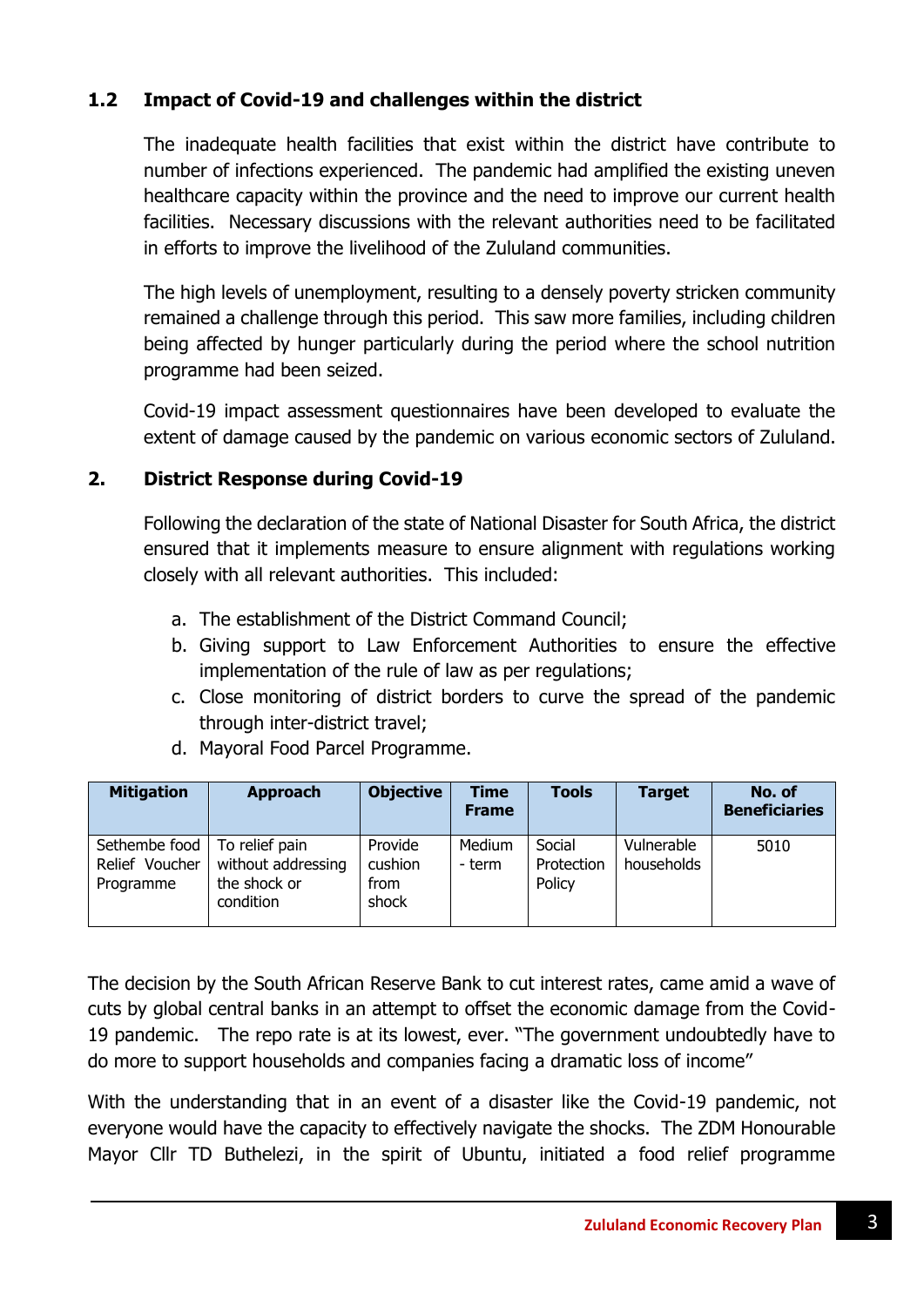implemented by the municipality shock of the pandemic on households. Thus, providing a temporary relief measure to families assisting them to negotiate through the shock.

# **3. Purpose of the Plan**

The primary objective of the plan is to register and outline the strategic intent of Zululand District wide stakeholders to revitalise economy and put it back to the desired growth and development-oriented trajectory. Furthermore, it is in the interest of the plan to curb and minimise the adverse effect of Covid-19 on local economy and its role players, thereby preserve existing jobs, create new business opportunities and stimulate job creation in the processes.

The emergence of Covod-19 and subsequent of the economic lockdown in March 2020 aimed at curbing the spread of the virus and flatten the curve has resulted to a number of unintended consequences. Amongst other things, the contraction of the economy is estimated to stand between  $5 - 7\%$ . The collapse of various industries has led to the dramatic increase in job losses and ultimately high national level of unemployment which is approximately 30%. Such adverse socio-economic statistic has undoubtedly proved that, Covid-19 has reversed the economic gains of the country which were geared towards eradication of poverty, creation of employment and addressing inequality.

It is against this background that, all level of government are expected to participate in the country wide "creative economic think tank" to formulate strategies and packages interventionist measures that will revive dwindling economies, saves jobs, eradicate poverty and minimise the adverse economic impact of the pandemic to our respective local economic spaces.

# **4. The stimulus and recovery plan has the following parts:**

Implementation of high impact to projects for enhancing economic reforms.

- a. Reprioritisation of public spending to support job creation and support livelihoods.
- b. Establishment of an infrastructure fund.
- c. Address urgent and pressing matters in education and health.
- d. Investing in municipal social infrastructure improvement.
- e. Fast-tracking reform measures for a competitive and inclusive economy.

The national Government stand point and perspective towards reigniting and revitalisation of the economy provides a clear road map for all spheres of government to follow suite, thereby ensure a seamless, concerted and integrated efforts and approach for better economic growth and recovery trajectory.

To this end, it is fascinatingly noted that KwaZulu-Natal Provincial Government has taken an initiative to fast track the compilation of the Economic Reconstruction and Recalibration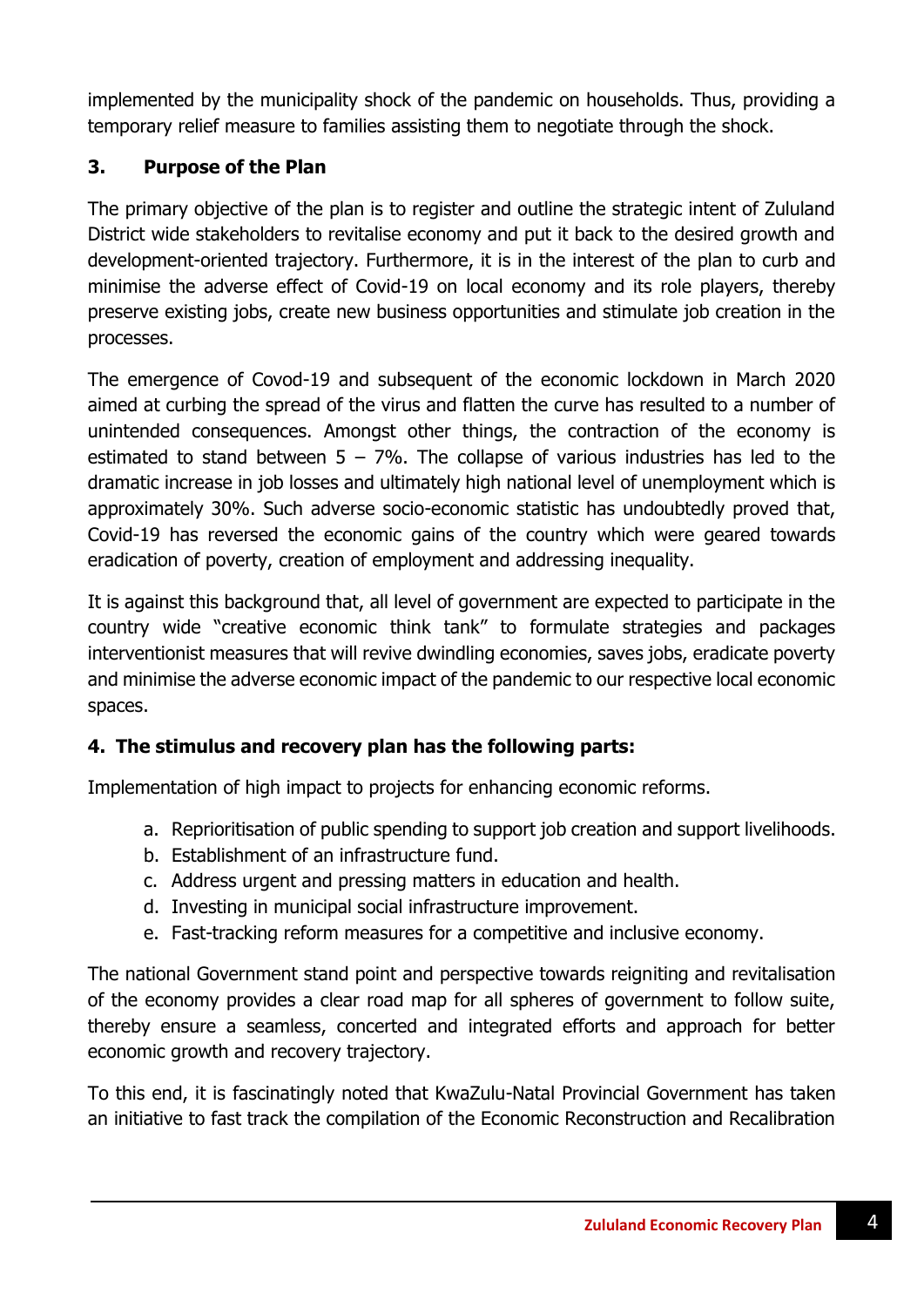Plan in order to set I motion the activities that are aimed at addressing the socio-economic ills resulted from the adverse impact of the pandemic.

The Reconstruction and Recalibration Plan is by no means the Provincial Macro Economic Plan that replaces the Provincial Growth and Development, but is purely an action plan of short term interventions intended to bring back the economy to recovery mode and redress the adverse impact of the pandemic to various economic sectors and their respective participants at all levels.

In view of the socio-economic felt impact of the pandemic, the province has advised and 9directed the District Development Agencies to craft their respective plans in alignment and compliance with provincial socio-economic standpoint towards recovery trajectory.

# **5. Key Objectives**

The primary objectives of the Economic Recovery Plan are to amongst other things:

- a. To expedient the short intervention corrective measures aimed at addressing the impact of Covid-19 within Zululand District area of jurisdiction.
- b. To promote and encourage expeditious implementation of budgeted capital and investment programmes thereby curb the spread of socio-economic ills.
- c. To facilitate access to socio-economic relief stimulus packages for local businesses and their labour force.
- d. To re-strategies on the critical programme of action for the regions and its ailing economy.
- e. To guide public sector adjustment towards understanding and accommodating the dire economic situation facing its residents.
- f. To position the District towards accessing the National and Provincial government driven stimulus packages.

# **6. Fundamental Economic Principles**

The Zululand Economic Recovery plan has adopted and embraced critical economic principles of inclusivity, partnership, empowerment, investment orientation and support of enterprise development. In its strategic pillars or thrusts the plan attempts to encapsulate all these principles thereby practical means of tuning the regional economic fortunes to the benefit of its business and population at large.

- **a. Public Sector Participation:** leadership in various development processes, as well as management of development programs and the mobilising and development of resources.
- **b. Community Involvement:** addressing poverty through local level debates and local strategies, since communities or community organisations know the challenges their communities face, they are not likely to struggle in identifying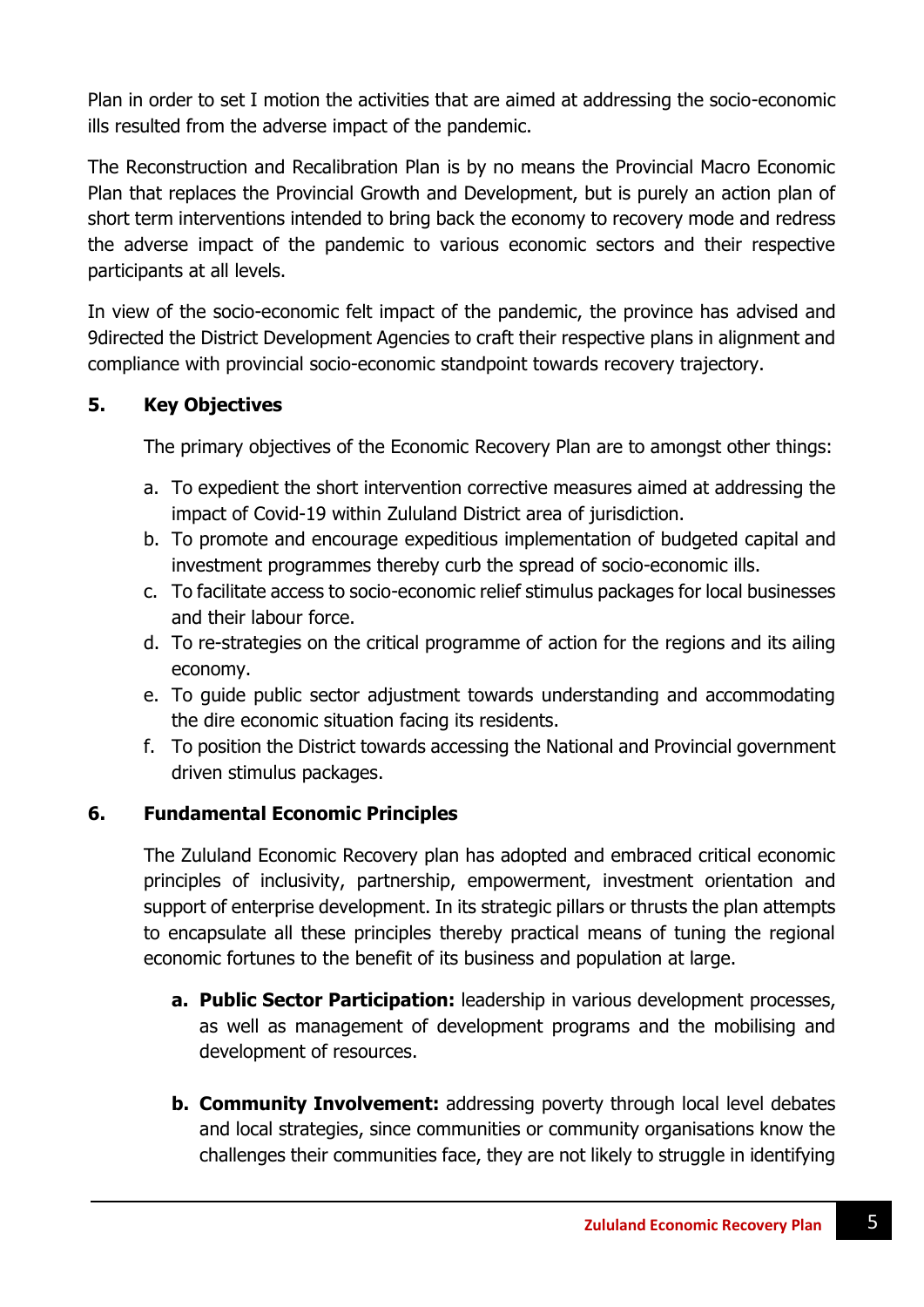them. Giving communities a sense of ownership in local government initiatives by providing them with access to economic initiatives, support programmes and information.

- **c. Public Private Partnership and Communication:** good coordination of economic development planning and implementation across government and between government and non-government stakeholders – private sector, civil society NGOs and regional local governments.
- **d. Financial Support:** this can take many forms, particularly for small enterprise initiatives, and large capital projects. These include financial assistance and referrals to funding and finance institutions, and access to government grants for business and community projects.
- **e. Economic Growth Acceleration:** the focus of this recovery plan is focused on an increase in productive investment, facilitation of economic activity in the second economy, improvement of social services income support and human development and improvement of state capacity.
- **f. Empowerment:** this includes equitable access and participation on the economy regardless of race, gender, disability, age, geographical location with emphasis on issues such as black enterprise and productive asset ownership and control, black occupation of executive and senior management positions; preferential procurement and investment in black enterprises.
- **g. Economic Integration:** promotion of participation of historically disadvantaged people and marginalised people in the mainstream industrial economy by integration of the second economy.
- **h. Infrastructure Investment:** infrastructure attracts growth enhancing investment. Some of the infrastructure that many South African municipalities are in dire need of are roads, telecommunications infrastructure, water and sewerage infrastructure and power infrastructure.
- **i. Spatial Development Planning:** this includes socio-economic development, in areas according to their spatial positioning and economic potential. Spatial development in the democratic South Africa planning is crucial for the reconfiguration of apartheid spatial planning.
- **j. Enterprise Support:** this refers to assistance given to people to become entrepreneurs in viable and productive small enterprises. It can take many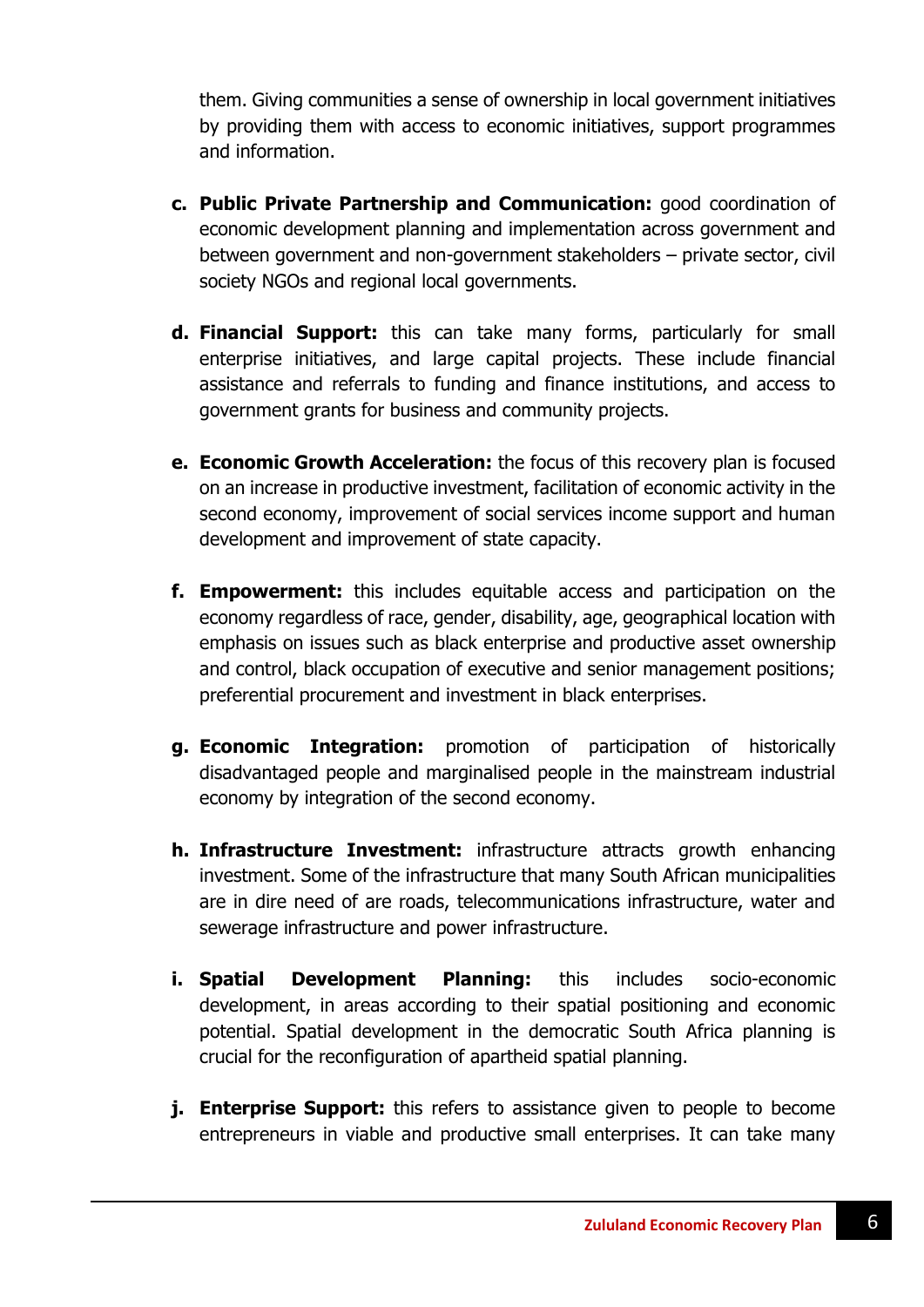forms including technical support, general business advice, skills training and development and access to markets.

- **k. Industrial Development:** amongst others, the most important factors of industrialisation in SA include the facilitation of diversification beyond current reliance on traditional commodities and non-tradable services, the intensification of South Africa's industrialisation process and movement towards a knowledge economy, and promotion of a more labour absorbing industrialisation path.
- **l. Sustainable Provision of Basic Services:** sustainable provision of basic services such as water and electricity, and the development and maintenance of essential public and social infrastructure are critical for sustained growth and poverty reduction.

# **7. Strategic Sector Prioritisation Approach**

The provincial recovery plan has adopted the approach where it prioritises twelve critical sectors of focus. The same approach is adopted by the district Cluster of Zululand by looking at active economic sector and assessed the impact of Covid-19 around those sectors.

Key investment opportunities include Tourism infrastructure (construction), Agriculture, Informal Trading and Mining Sectors. Tourism has started to play a larger role in the economy, replacing mining as the predominant sector. Zululand therefore has the potential for accelerated economic growth given the right programmes, support, and funding.

Several economic corridors and priority economic development zones have been proposed by the Zululand Infrastructure and Economic Cluster, namely:

- a. Pongolapoort Dam Development Node
- b. Emakhosini Ophathe Development Node
- c. Ithala/Ngoje Development Node
- d. Areas of Economic Opportunities
- e. Prince Mangosuthu Airport precinct (one-stop-shop)
- f. P700 Nodal Development
- g. Agro-Processing Hub (value chain)
- h. Mining Corridor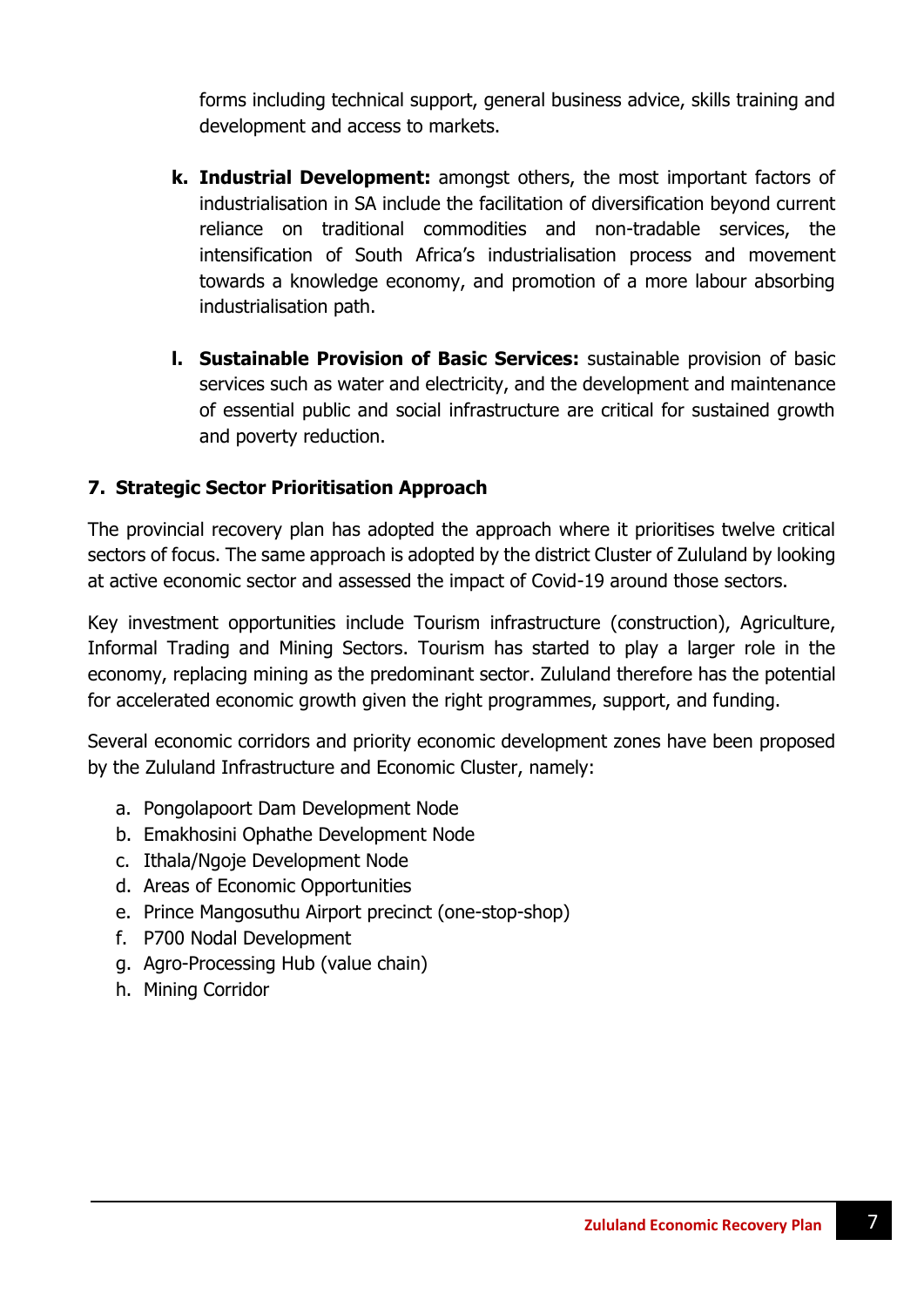# **8. Economic Recovery Strategic Pillars**

Zululand District did an assessment of the major economic sectors and areas, in line with the National and Provincial priorities that requires urgent attention. Working in partnership with different stakeholders, the following strategic pillars were identified.

# **8.1 Agricultural Value Chain**

This pillar of the strategy seeks to take advantage of the agricultural potential of Zululand areas thereby ensure that local farmers access all the available support and capitalise the potential private and public markets at their disposal. It is believed that agriculture carries the capacity to create more jobs opportunities while ensuring sustainable food security.

The clear rational behind this intervention is to provide much needed support to the sector during the current planting season and align the production to the newly emerging demand and supply trends in the market. Furthermore, the Covid-19 relief fund allocations for Zululand have suggested a very strong community of farmers in vegetable and livestock production.

The district is also to leverage from the provincial plan of increasing the inclusion and productivity of women, youth and person with disability as part of the agricultural recovery plan, this is in light of the global decline in food production.

### **8.2 Infrastructure Improvement**

The Provincial Reconstruction and Calibration strategy has infrastructure development as a critical element of economic recovery and future prosperity of the country. To this end, they have categorically classified it as an Economic Stimulus that:

- a. Drive up aggregate demand in the short term;
- b. Create capacity that improves productivity in the medium to long term;
- c. Bring people who would have lost their jobs during the crisis back into employment;
- d. Promotes and support small business development.

# **8.3 Tourism Revitalisation**

Covid-19 pandemic has had a profound impact on the sector nationally and in the district in particular. This has been one of the hardest sectors as it was completely closed down during the lockdown period. This period resulted in the loss of income for tourism related businesses, some of them collapsing and being unable to reopen and some jobs were completely lost as businesses collapsed or reduce the scope of operation.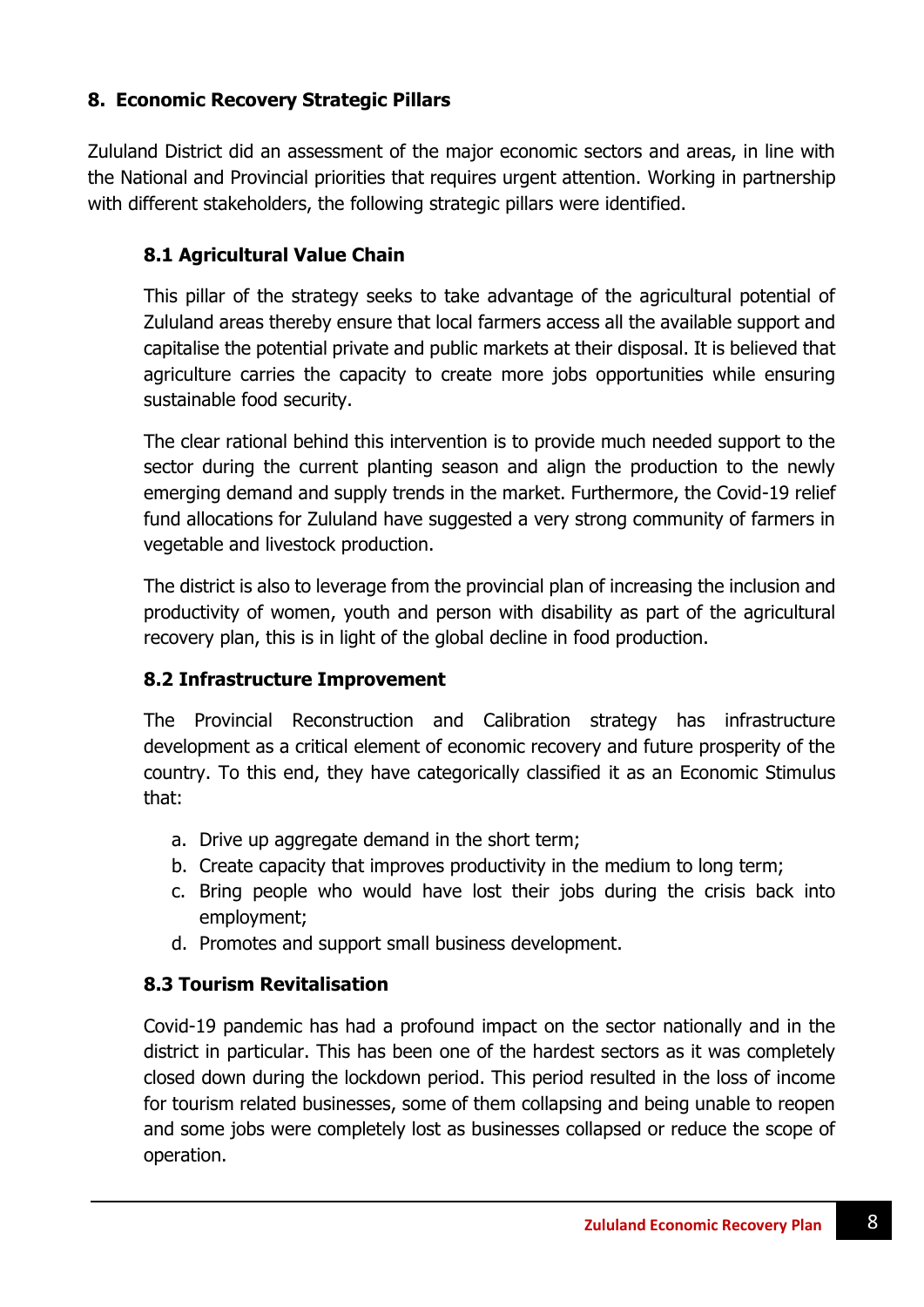Impact of the pandemic on tourism within KZN:

- a. Projects are that international visitor number will decline by 580 000 resulting to R5.3 billion loss in revenue;
- b. Domestic tourism said to decrease by over 3 million visitors in 2020, resulting to R5 billion of revenue;
- c. Preliminary finding from provincial tourism survey predicts around 3 000 jobs to be lost.

The tourism recovery generally takes place in three phases which are protective interventions, managed re-opening phase as well as continuity interventions phase. The strategies in this document are more of the managed re-opening phase interventions whereby the attempt is to assist in the re-opening and re-entry to the sector by operators. The long term continuity interventions will be covered by the standing tourism plan of the District.

The tourism sector is recognised in the district IDP as one of the key mechanisms to grow the district economy and give the district a distinct brand, differentiated from its neighbours. Successful tourism growth can only be achieved through intensive and sustained tourism development and marketing interventions which should be prioritised and effected through ample budget allocation, able implementers and active participation by the pertinent departments and ZDM leadership.

# **8.4 SMMEs and Informal Trading Support**

SMMEs and informal traders provide jobs for a reasonable amount of people in the country in general. Informal traders sell essentials and non-essentials goods at affordable prices, in accessible locations and sell to the majority of the urban poor communities. The lock down has created a meagre of challenges for both the SMMEs and the informal traders. These include the loss of income due to the lockdown regulations, loss of perishable stocks during the lockdown period, inability to pay for permits and licences due to the loss of income, job losses caused by retrenchments and reduction in operation sizes for SMMEs. As the District is gearing for recovery from the Covid-19 aftermaths, informal economy and SMMEs are no exception to such plans hence interventions are required on relief, infrastructure, capability and demand creation.

# **8.5 Development Finance Strategy**

The Covid-19 has interfered the financial position of individuals, businesses and government at large thereby undermine the delivery of services, compromised and led to escalating poverty levels. This had called to immediate response from government to address financial predicaments of all the affected parties thereby balance the humanitarian and business economics of the country.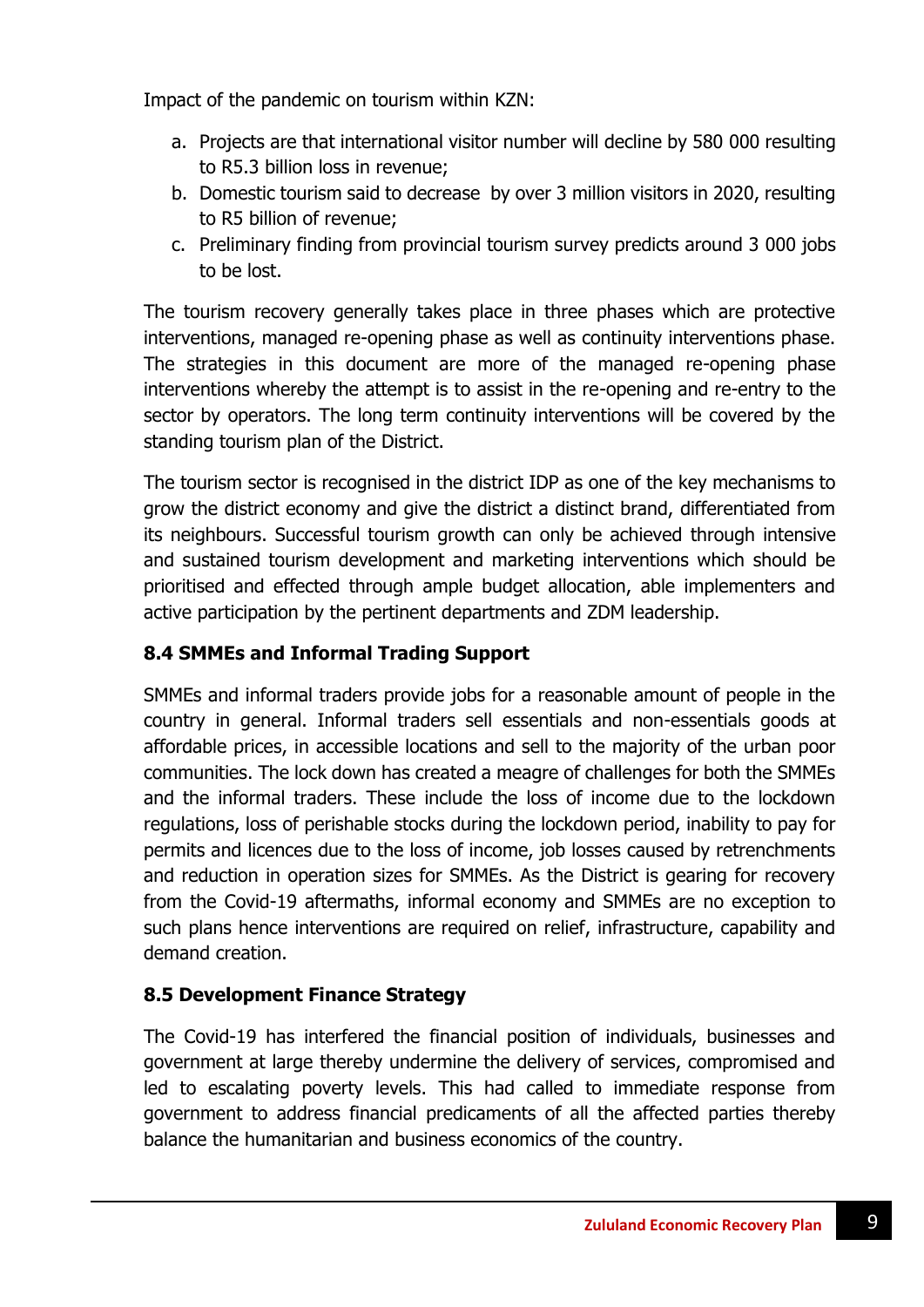As at the onset of the lockdown on 27 March 2020, South African Government has announced a broad range of measures to mitigate the worst effects of the pandemic on businesses, on communities and on individuals. These included amongst others:

- a. **The Unemployment Insurance Fund** R40 billion to help employees who will be unable to work, as part of the effort to prevent jobs losses as a result of the lockdown.
- b. **The industrial Development Corporation** R3 billion for the procurement of essential medical supplies
- c. **The Solidarity Fund**  was established to mobilise resources from companies, organisations and individuals to combat the coronavirus pandemic – raised over R2.2 billion.
- d. **Agricultural Relief Fund**  was made available to all deserving farmers' country wide and Zululand farmers had a share of at least R12.4 million.

It is not yet known as to how many people from Zululand who had benefited from UIF, IDC funding and Solidarity Fund. Undoubtedly this gad indicated the importance of financial support to the workers and employers alike in order to keep the economy afloat.

The Zululand Infrastructure and Economic Cluster has since realised the importance of addressing development and municipal finance reforms and reactions to the post Covid-19 economic impact. This strategic thrust is purely meant to facilitate, coordinate and ensure the injection of capital funding and working cash flow to the local businesses. This could be achieved through relaxation of municipal rates to the most affected sectors or establishments, provision of incentives schemes, accessing relief funds, implementation of rental holiday schemes and mobilisation of development oriented funding from various government institutions and donor agencies.

# **9. Overall Financial Implication**

Covid-19 had a dire impact on the financial positions of the municipalities in the country. The Zululand family of municipalities are not an exception I this case, they are also faced with numerous financial challenges and constraints.

- a. Decline in inter-governmental fund transfer to municipalities: overall reduction in inter-governmental transfers as National Government Departments and Treasury see their own budgets constrained by inability to collect taxes, tariffs and fees as businesses and household's battle to pay taxes.
- b. Slowing down of infrastructure development has impacted service delivery, reduce capital expenditure budget and reduced overall local economic spend.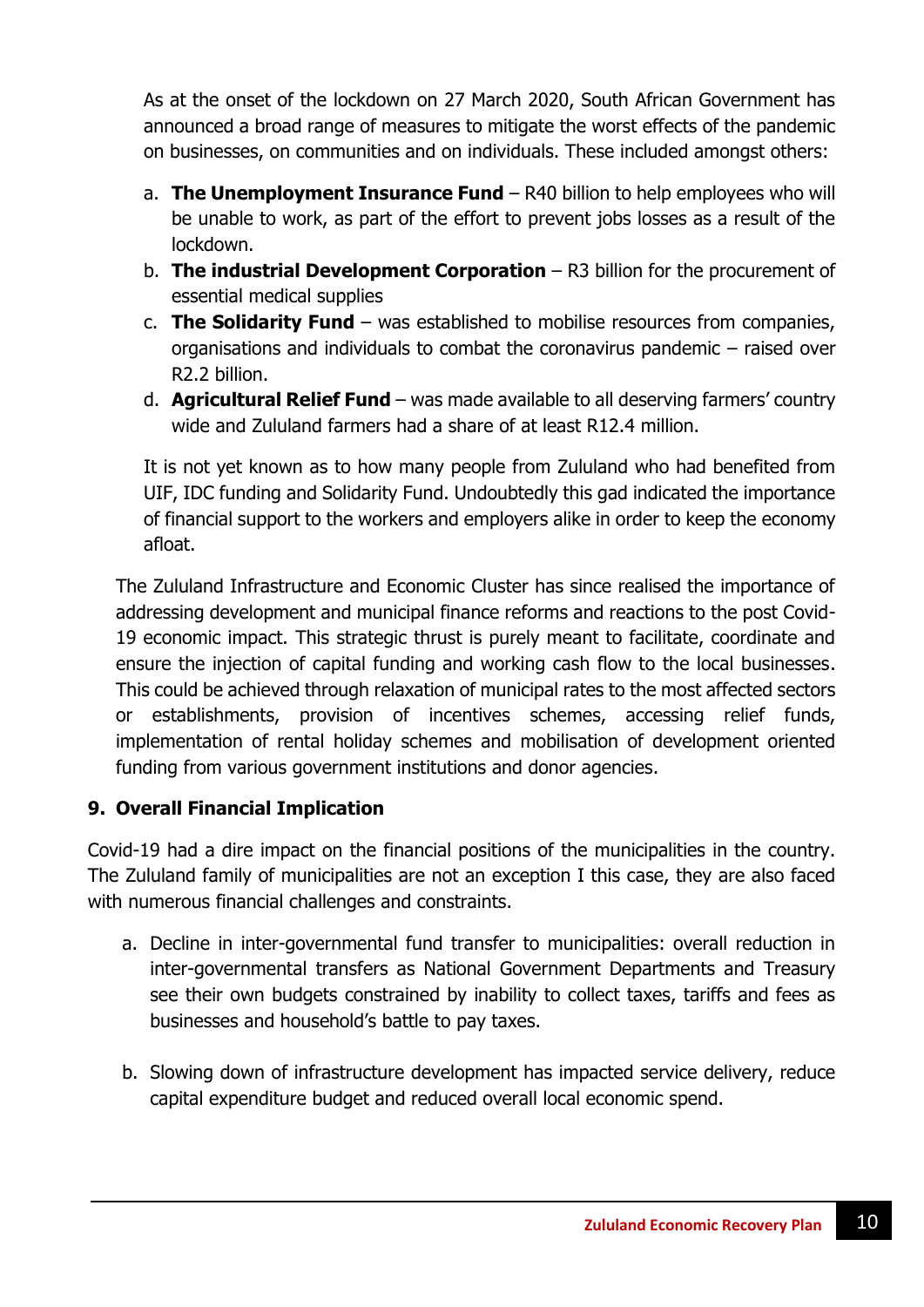- c. Loss revenue from property rates and taxes: property rates and taxes account for between 15 and 22% of total revenue of municipalities. The revenue based has been adversely affected as a result of inability of households, businesses to pay job losses and businesses closing. To this end, information is not yet available on the actual revenue losses experienced by the Local Municipalities of Zululand District.
- d. Generation of Revenue from electricity: revenue from electricity sales account form between 30 and 45% of own revenue for municipalities. The sales from electricity has declined significantly, due to limited demand from business operations.
- e. Bulk purchases of water and electricity: it is not just electricity, but the bulk purchasing capacity of electricity and water, has been significantly affected, net impact on overall ability to supply has been compromised.

The tables below are a list of projects that the economic role-players in the ZDM believe could bring about a positive change towards resuscitating the economy.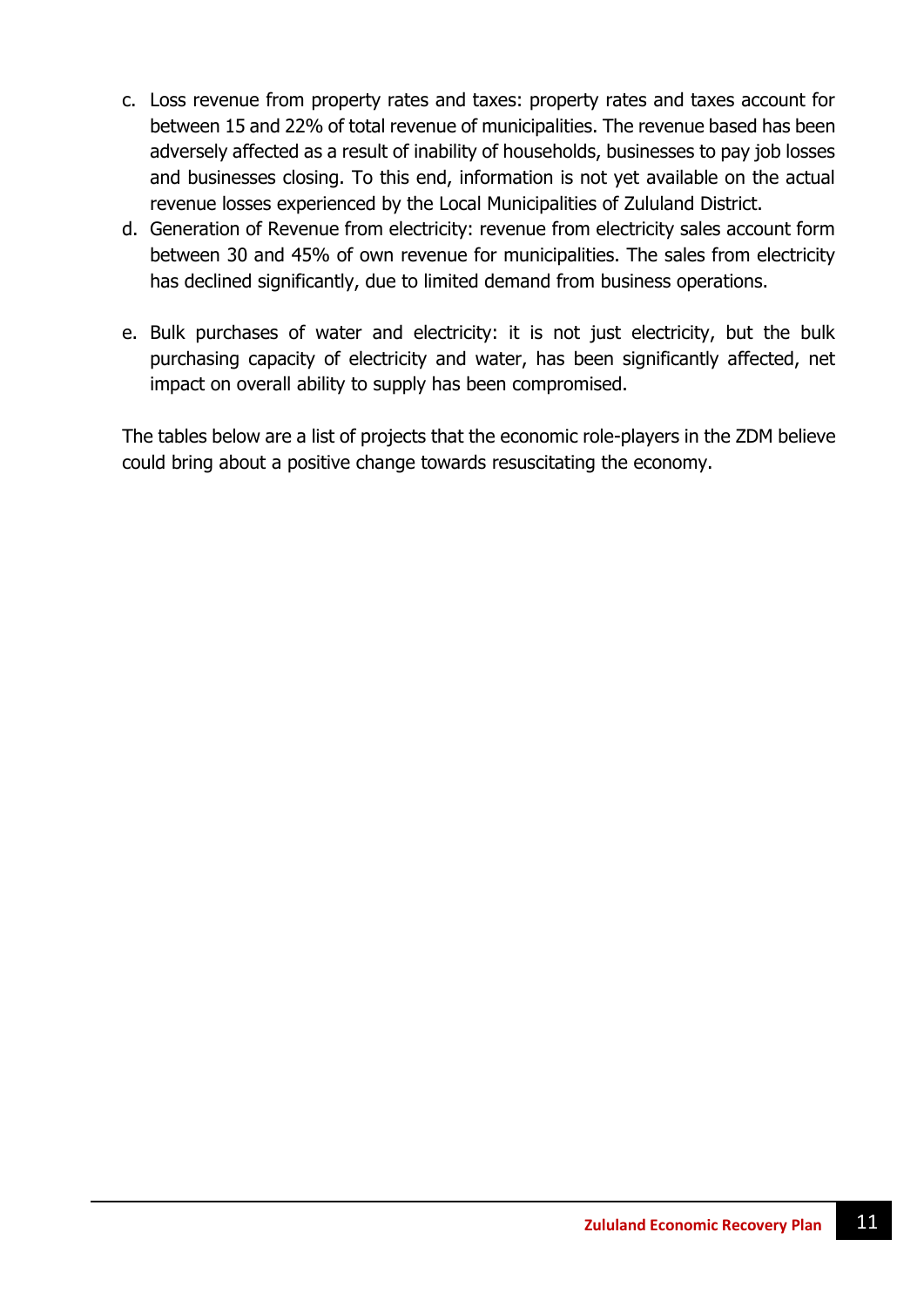# **10. Covid-19 Economic Recovery Implementation Plan**

# **10.1 Agricultural Value Chain**

| <b>Intervention</b>                                              | <b>Project</b>                                                                                                              | <b>Local</b><br>Mun.    | <b>Budge</b>     | <b>Jobs</b> | <b>Funded/no</b><br>t Funded | <b>Responsibili</b><br>ty               | <b>Time Frame</b>                          |
|------------------------------------------------------------------|-----------------------------------------------------------------------------------------------------------------------------|-------------------------|------------------|-------------|------------------------------|-----------------------------------------|--------------------------------------------|
| <b>RASET</b>                                                     | Engagement with Cogta RASET Team<br>$\blacktriangleright$<br>Farmer mobilisation and readiness to supply RASET<br>➤<br>team | All LMs                 | R <sub>5m</sub>  | 40          | <b>Not Funded</b>            | ZDM, LMs and<br>Dept. of<br>Agriculture | On going                                   |
| Pack House /<br><b>Cold Room</b>                                 | Submission of Business plan to ADA, Cogta and EDTEA                                                                         | Ulundi &<br>uPhongola   | <b>R40M</b>      | 50          | <b>Not Funded</b>            | ZDM, Ulundi &<br>uPhongola LM           | 2 years                                    |
| <b>Mechanisation</b><br><b>Support</b>                           | mechanisation<br>the<br>Provide<br>support<br>to<br><b>District</b><br>cooperatives                                         | <b>All LMs</b>          | <b>R25M</b>      | 100         | <b>Not Funded</b>            | ZDM and<br><b>DARD</b>                  | On going                                   |
| <b>Agricultural</b><br><b>Relief</b><br><b>Programme</b>         | Identify any additional agricultural relief funding to<br>further support farmers                                           | <b>All LMs</b>          | <b>R20M</b>      | 200         | <b>Not Funded</b>            | <b>ZDM</b>                              | 12 months                                  |
| <b>National</b><br><b>Schools</b><br><b>Nutrition</b><br>Program | Schools Nutrition programme Possibly Recommencing<br>soon                                                                   | <b>All LMs</b>          | R <sub>5</sub> M | 40          | <b>Not Funded</b>            | ZDM, LMs,<br>Cogta &<br><b>EDTEA</b>    | On going                                   |
| <b>Establishing</b><br>organic<br>vegetable<br>farms             | This project aims to establish organic farms in each LM<br>for farmers to earn more incomes from niche markets              | <b>District</b><br>wide | R <sub>5</sub> M | 25          | Not funded                   | ZDM, Cogta,<br><b>EDTEA</b>             | 4 years (one<br>in each<br>financial year) |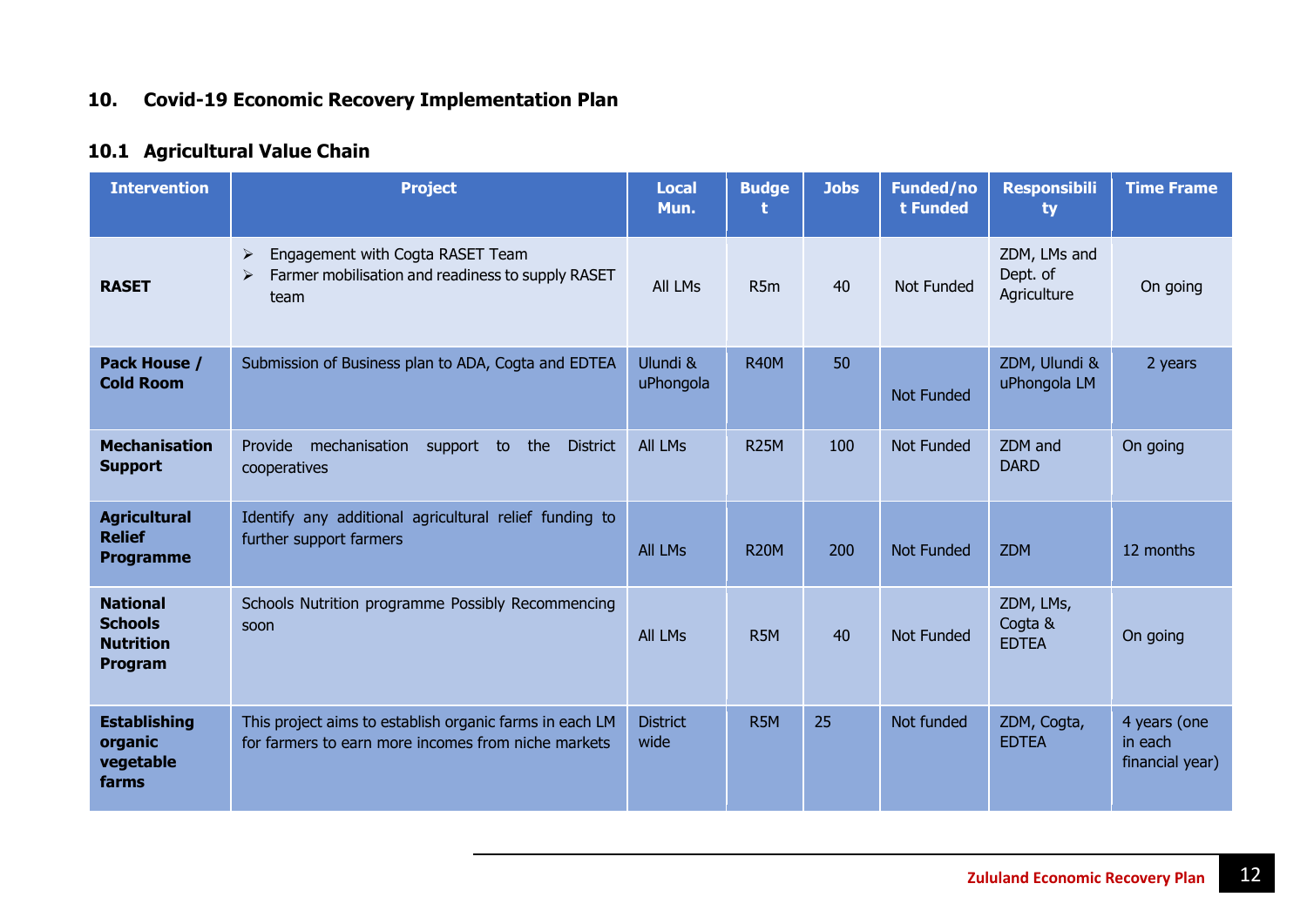# **10.2 Infrastructure Improvement**

| <b>Intervention</b>                                                             | <b>Project</b>                                                                                                                                  | <b>Local</b><br>Mun.    | <b>Budget</b> | <b>Jobs</b>            | <b>Funded/not</b><br><b>Funded</b> | <b>Responsibil</b><br>ity      | <b>Time Frame</b> |
|---------------------------------------------------------------------------------|-------------------------------------------------------------------------------------------------------------------------------------------------|-------------------------|---------------|------------------------|------------------------------------|--------------------------------|-------------------|
| <b>Ulundi Private</b><br><b>Hospital</b>                                        | Construction of a 100 bed hospital                                                                                                              | Ulundi                  | <b>R567M</b>  | 200                    | <b>Funded</b>                      | Private<br>sector              | 3 years           |
| <b>KwaMajomela</b><br><b>Small Scale</b><br><b>Manufacturing</b><br>& Value Add | The project mainly seeks to provide working space,<br>shared capital equipment and skills development for<br>SMME's & Cooperatives in the area. | Nongoma                 | R13.4M        | $20$ Co-<br><b>ODS</b> | <b>Funded</b>                      | ZDM, EDTEA<br>& Nongoma<br>LM. | 2 years           |
| <b>Tourism</b><br><b>Infrastructure</b>                                         | The aim of the project is to establish four tourism<br>centres in ZDM (i.e. one per local municipality).                                        | <b>District</b><br>wide | R6M           | 50                     | Not funded                         | ZDM, Cogta,<br><b>EDTEA</b>    | 6 months          |
| <b>Water</b><br><b>Infrastructure</b>                                           | Bulk water supply schemes through the District                                                                                                  | All                     | <b>R131M</b>  | 300                    | Funded                             | <b>ZDM</b>                     | On going          |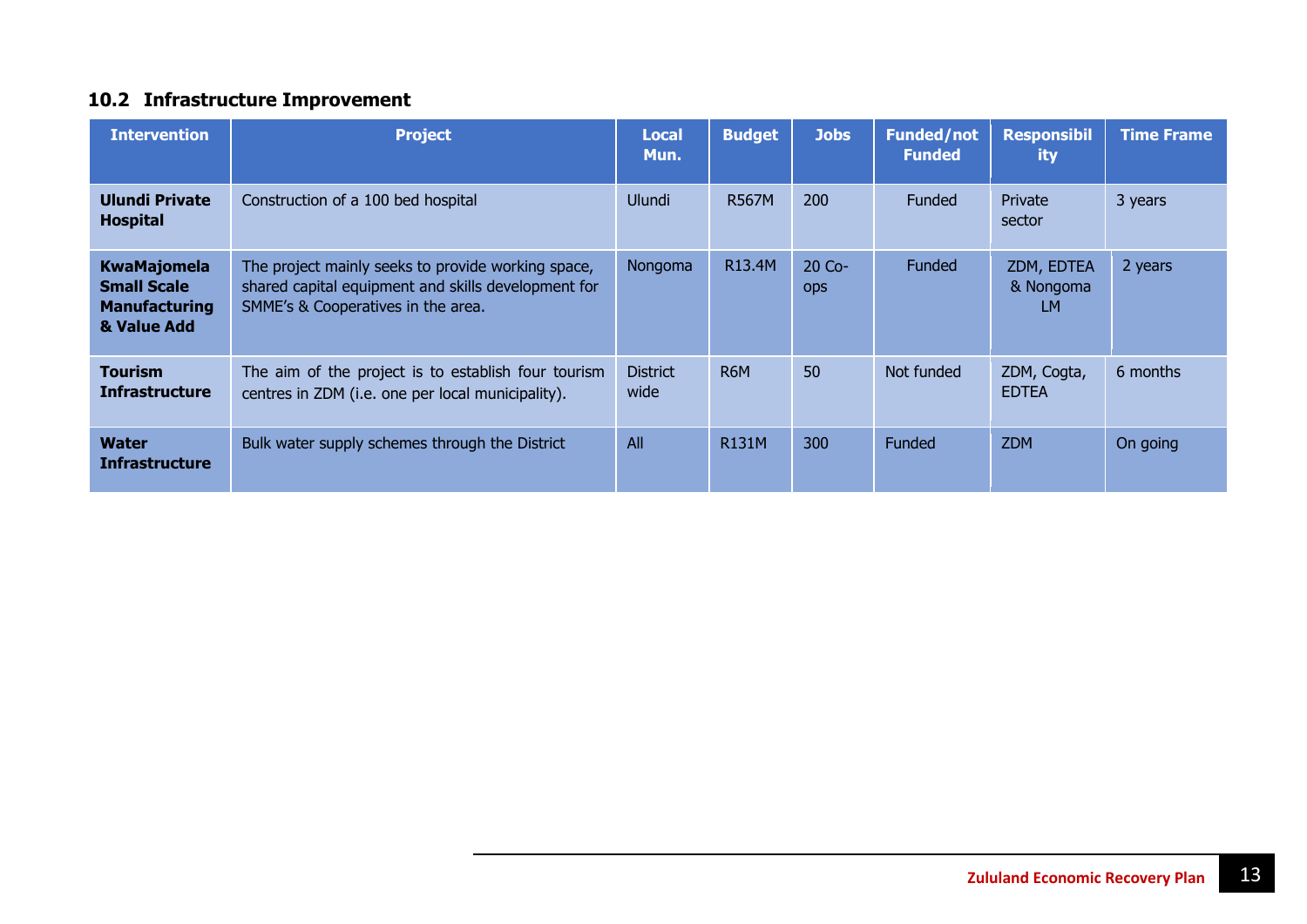#### **10.3 Tourism Revitalisation**

| <b>Intervention</b>                                 | <b>Project</b>                                                                                                                                                                                                                                                                                                                                                                                                                                                                                                                         | <b>Local</b><br>Mun.    | <b>Budget</b> | <b>Jobs</b> | <b>Funded/N</b><br>ot Funded | <b>Responsibili</b><br>ty | <b>Time Frame</b> |
|-----------------------------------------------------|----------------------------------------------------------------------------------------------------------------------------------------------------------------------------------------------------------------------------------------------------------------------------------------------------------------------------------------------------------------------------------------------------------------------------------------------------------------------------------------------------------------------------------------|-------------------------|---------------|-------------|------------------------------|---------------------------|-------------------|
| <b>Imbube</b><br><b>Cultural Village</b>            | Construction of cultural centre which include<br>conference facilities                                                                                                                                                                                                                                                                                                                                                                                                                                                                 | uPhongola               | <b>R15M</b>   | 35          | <b>Funded</b>                | ZDM, NPG &<br>Cogta       | 12 months         |
| <b>Mkuze Falls</b>                                  | Upgrading facilities - uPhongola LM is an<br>implementing agent & value chain add. Facilities are<br>managed by Community Trust                                                                                                                                                                                                                                                                                                                                                                                                        | uPhongola               | <b>R2,5M</b>  | 20          | Funded                       | ZDM, NPG &<br>Cogta       | 12 months         |
| <b>Koppie Allean</b>                                |                                                                                                                                                                                                                                                                                                                                                                                                                                                                                                                                        | uPhongola               | R1,5M         | 15          | Funded                       | ZDM, NPG &<br>Cogta       | 12 months         |
| <b>Development</b><br>of Tourism<br><b>Strategy</b> | To formulate tourism vision, general objectives,<br>$\blacktriangleright$<br>development<br>management<br>strategies,<br>and<br>programmes, projects and action plans for Zululand<br>District Municipality and align these to Local,<br>Provincial and National Plans.<br>To conduct a SWOT and Gap analysis and to<br>➤<br>formulate conclusions and recommendations for<br>product development, product diversification,<br>marketing strategy and land analysis in order to<br>unleash the tourism potential for the municipality. | <b>District</b><br>wide | R700 000      |             | Funded                       | ZDM & EDTEA               | 12 months         |
|                                                     |                                                                                                                                                                                                                                                                                                                                                                                                                                                                                                                                        |                         |               |             |                              |                           |                   |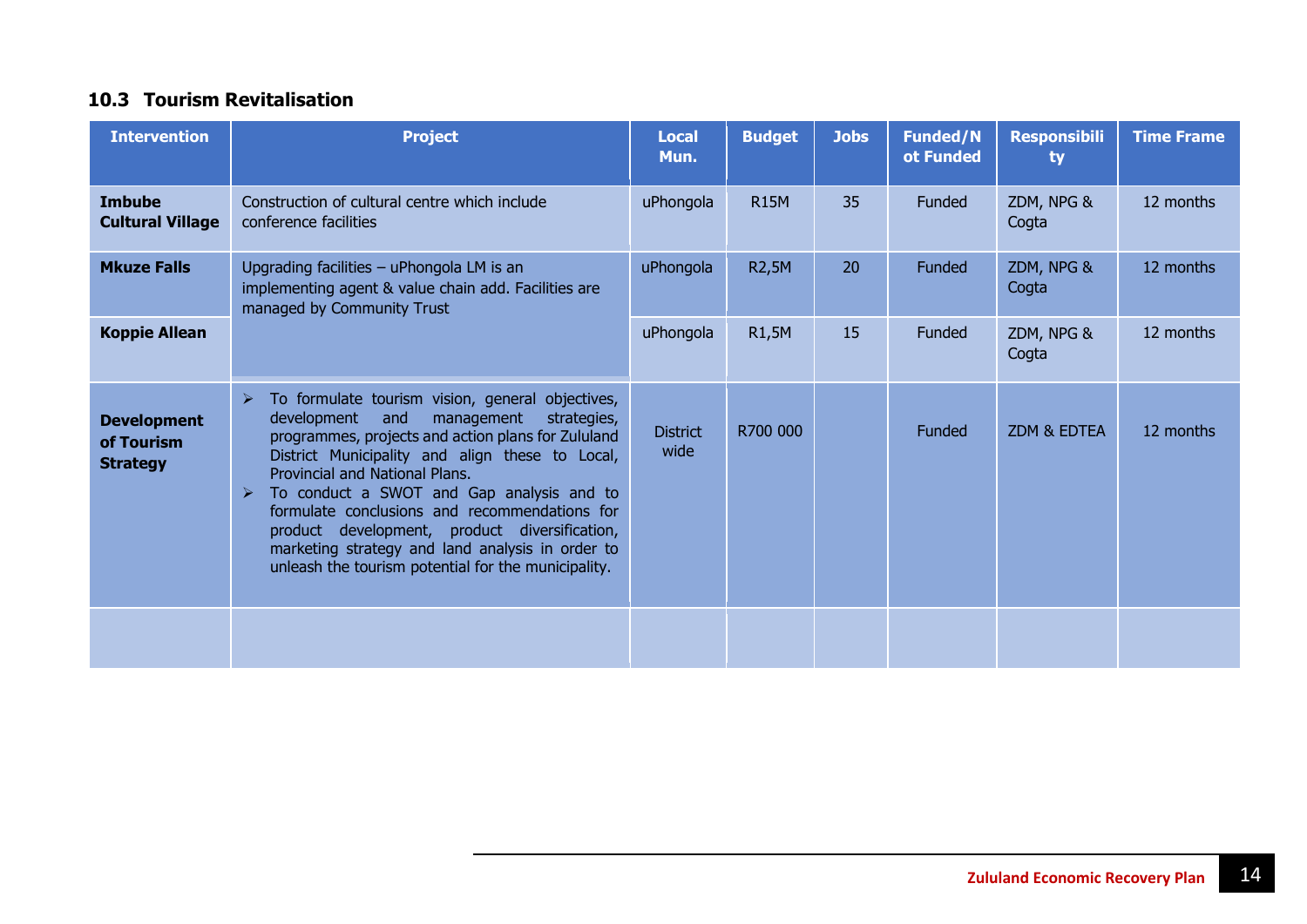# **10.4 SMMEs and Informal Trading Support**

| <b>Intervention</b>                              | <b>Project</b>                                                                                                                                                                                                                                                                                                                                              | <b>Local</b><br>Mun. | <b>Budget</b>    | <b>Jobs</b> | <b>Funded/no</b><br>t Funded | <b>Responsibility</b>          | <b>Time</b><br><b>Frame</b> |
|--------------------------------------------------|-------------------------------------------------------------------------------------------------------------------------------------------------------------------------------------------------------------------------------------------------------------------------------------------------------------------------------------------------------------|----------------------|------------------|-------------|------------------------------|--------------------------------|-----------------------------|
| <b>Trading</b><br><b>Infrastructure</b>          | The identification of new sites across all towns for<br>$\blacktriangleright$<br>the trading infrastructure<br><b>Provide Facilities for SMMEs</b><br>$\blacktriangleright$                                                                                                                                                                                 | All LMs              | <b>R10M</b>      | 100         | <b>Not Funded</b>            | ZDM, all LMs,<br>Cogta & EDTEA | 12 months                   |
| <b>Relief</b><br><b>Programme</b>                | Assist informal traders & SMMEs<br>$\blacktriangleright$<br>to access<br>National/Provincial Support programs                                                                                                                                                                                                                                               | <b>All LMs</b>       |                  | 100         | <b>Not Funded</b>            | ZDM, all LMs,<br>Cogta & EDTEA | 12 months                   |
| <b>Capability</b><br><b>Programme</b>            | $\triangleright$ Preparing the informal trading infrastructure to be<br>Covid-19 ready and compliant.<br>Capacitate SMMEs and informal traders on the<br>$\blacktriangleright$<br>Covid-19 safe operations<br>Facilitate re-entry of informal traders sector and<br>$\blacktriangleright$<br>developing existing informal traders to SMMEs                  | All LMs              | R <sub>2</sub> M | 100         | <b>Not Funded</b>            | ZDM, all LMs,<br>Cogta & EDTEA | 12 months                   |
| <b>Craftwork</b><br>sector                       | The aim of the project is to organise those involved in<br>craftwork to establish craftwork centres and distribution<br>centre where they can exhibit their products.                                                                                                                                                                                       | Nongoma              | R <sub>2</sub> M | 50          | Not funded                   | ZDM, Cogta,<br><b>EDTEA</b>    | 6 months                    |
| <b>Tyre</b><br><b>Recycling</b><br><b>Centre</b> | The centre seeks to explore options of providing recycled<br>materials for both consumer and commercial markets<br>including rubber crumb for playground products, tyre to<br>energy (pyrolysis plant), railway crossing panels and<br>rubber powder for protective and architectural coatings<br>applications, road tar applications, aggregate and others | Abaqulus             |                  |             | Not funded                   |                                | 12 months                   |
|                                                  |                                                                                                                                                                                                                                                                                                                                                             |                      |                  |             |                              |                                |                             |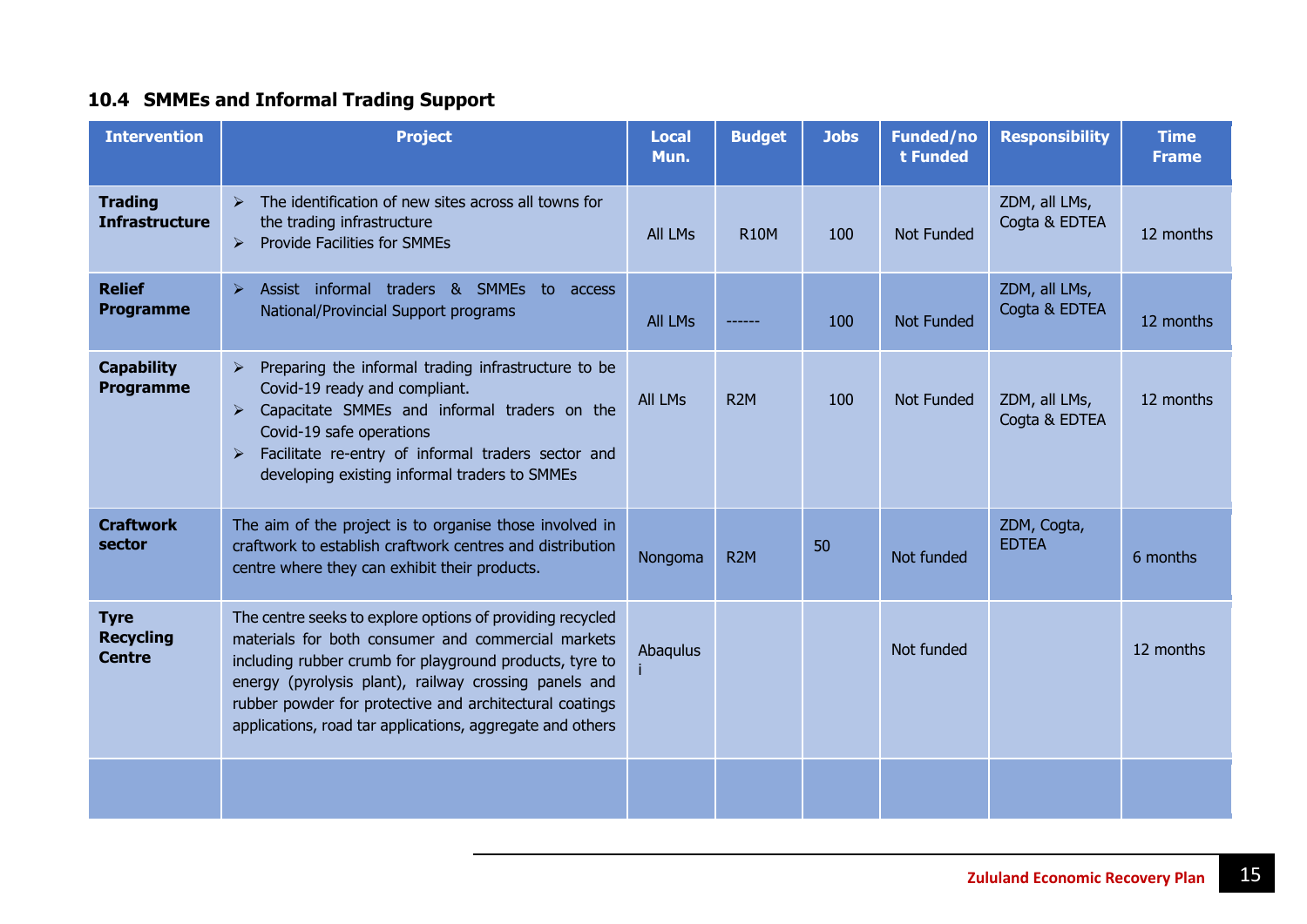# **10.5 Development Finance Strategy**

| <b>Intervention</b>                                        | <b>Project</b>                                                                                                                                                                      | <b>Local</b><br>Mun.    | <b>Budget</b> | <b>Jobs</b> | <b>Funded/no</b><br>t Funded | <b>Responsibili</b><br>ty | <b>Time Frame</b> |
|------------------------------------------------------------|-------------------------------------------------------------------------------------------------------------------------------------------------------------------------------------|-------------------------|---------------|-------------|------------------------------|---------------------------|-------------------|
| Covid-19<br><b>Relief Funds</b>                            | Assist business to apply for Covid-19 funds<br>$\blacktriangleright$<br>Quantify the success rate of funds accessibility and<br>$\blacktriangleright$<br>its related impact thereof | <b>District</b><br>wide | $- -$         | 1000        |                              | <b>ZDM</b>                | 12 months         |
| <b>Procurement</b><br><b>Reforms</b>                       | Relaxation of Procurement Policies and short<br>➤<br>circuiting off processes<br>Improved payment circle of service providers<br>$\blacktriangleright$                              | <b>District</b><br>wide |               | 1000        |                              | <b>ZDM</b>                | 12 months         |
| <b>Development</b><br><b>Funding</b><br><b>Application</b> | $\triangleright$ Assist local businesses to apply for funding of<br>strategic projects<br>Assist agro-business to access DTI incentives<br>$\blacktriangleright$<br>schemes         | <b>District</b><br>wide |               | 1000        |                              | <b>ZDM</b>                | 12 months         |

# **11. Projects Identified for Prioritisation**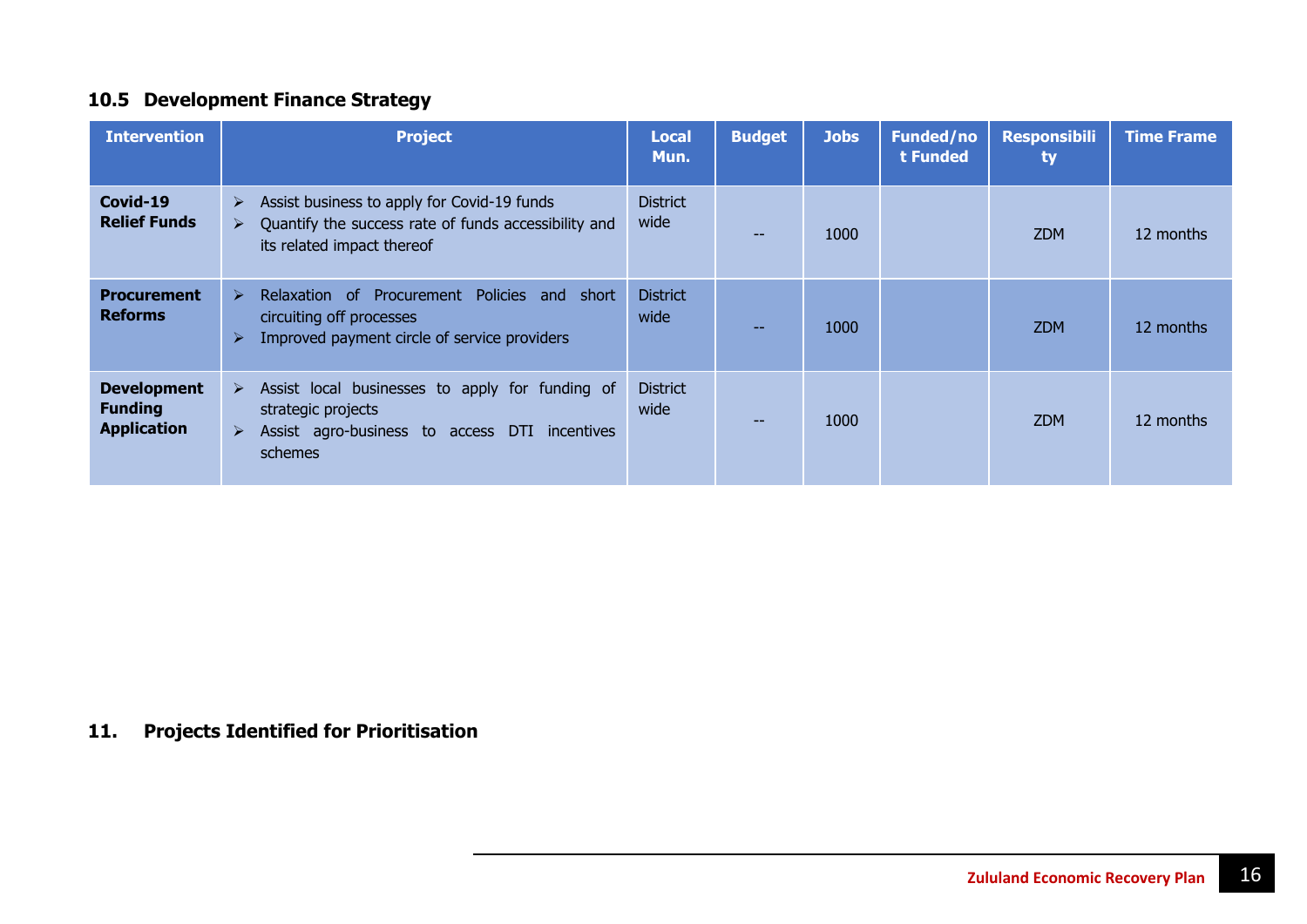| <b>Intervention</b>                                              | <b>Project</b>                                                                                                                                                                                                                                                                                                                                                                                                                                                                                                                                                                                                                                                                                                                                                                                                                                 | <b>Local</b><br>Mun. | <b>Budget</b> | <b>Jobs</b> | Funded/n<br>ot Funded | <b>Responsibility</b>                                                                              | <b>Time Frame</b>                    |
|------------------------------------------------------------------|------------------------------------------------------------------------------------------------------------------------------------------------------------------------------------------------------------------------------------------------------------------------------------------------------------------------------------------------------------------------------------------------------------------------------------------------------------------------------------------------------------------------------------------------------------------------------------------------------------------------------------------------------------------------------------------------------------------------------------------------------------------------------------------------------------------------------------------------|----------------------|---------------|-------------|-----------------------|----------------------------------------------------------------------------------------------------|--------------------------------------|
| Usuthu off-<br>storage dam                                       | A Preliminary investigation was done which indicated that<br>additional storage is needed and a site was identified. In<br>this time of drought and water shortages it is vital that this<br>facility is constructed                                                                                                                                                                                                                                                                                                                                                                                                                                                                                                                                                                                                                           | Nongoma              | <b>R700M</b>  | 500         | <b>Not</b><br>funded  | ZDM & DWS                                                                                          | 2 Years<br>(dependent<br>on funding) |
| <b>Prince</b><br>Mangosuthu<br><b>Regional</b><br><b>Airport</b> | The target is to operate the airport as a catalyst for<br>economic growth. It will also be used as a self-sustaining,<br>ring fenced, socio / economic hub that acts to support the<br>national government mandate for the economic and social<br>upliftment of the people of the district through high value<br>industry, employment, added value to education and<br>better access to healthcare. The airport has the potential<br>to upgrade to level 4. Although the airport is currently is<br>in a functional state, infrastructure maintenance needs<br>have been evaluated and costed. There are no scheduled<br>flights however private and government flights are landing<br>from time to time. Air shows have also been held in<br>partnership with Civil Aviation Authority which drew large<br>crowds and attraction to the area. | Ulundi               | <b>R150M</b>  | 250         | <b>Not</b><br>funded  | ZDM,<br>Treasury,<br>South African<br><b>Civil Aviation</b><br>Authority,<br><b>Private Sector</b> | 12 months                            |
| <b>Aloe</b><br><b>Processing</b><br><b>Plant</b>                 | It involves the cultivation of abundant aloe ferox and<br>processing that in an Aloe Processing Facility to promote<br>social upliftment while preserving this natural resource for<br>the use of medicine, and other products. The project will<br>stimulate small businesses and much needed job creation.                                                                                                                                                                                                                                                                                                                                                                                                                                                                                                                                   | Ulundi &<br>Nongoma  | <b>R25M</b>   | 200         | <b>Not</b><br>funded  | ZDM, EDTEA,<br>Private sector                                                                      | 12 months                            |
| <b>Mona Market</b><br><b>Development</b>                         | Rehabilitation and improvement of facilities of Mona<br>Market to improve trading conditions through promoting<br>economic activities, improve infrastructure, strategic<br>coordination, interaction and spatial alignment for tourism<br>and agriculture. Business Plan has been completed.<br>Concept and record of decision has also been completed.                                                                                                                                                                                                                                                                                                                                                                                                                                                                                       | Nongoma              | <b>R70M</b>   | 500         | <b>Not</b><br>funded  | ZDM, NLM,<br>Cogta, EDTEA                                                                          | 12 months                            |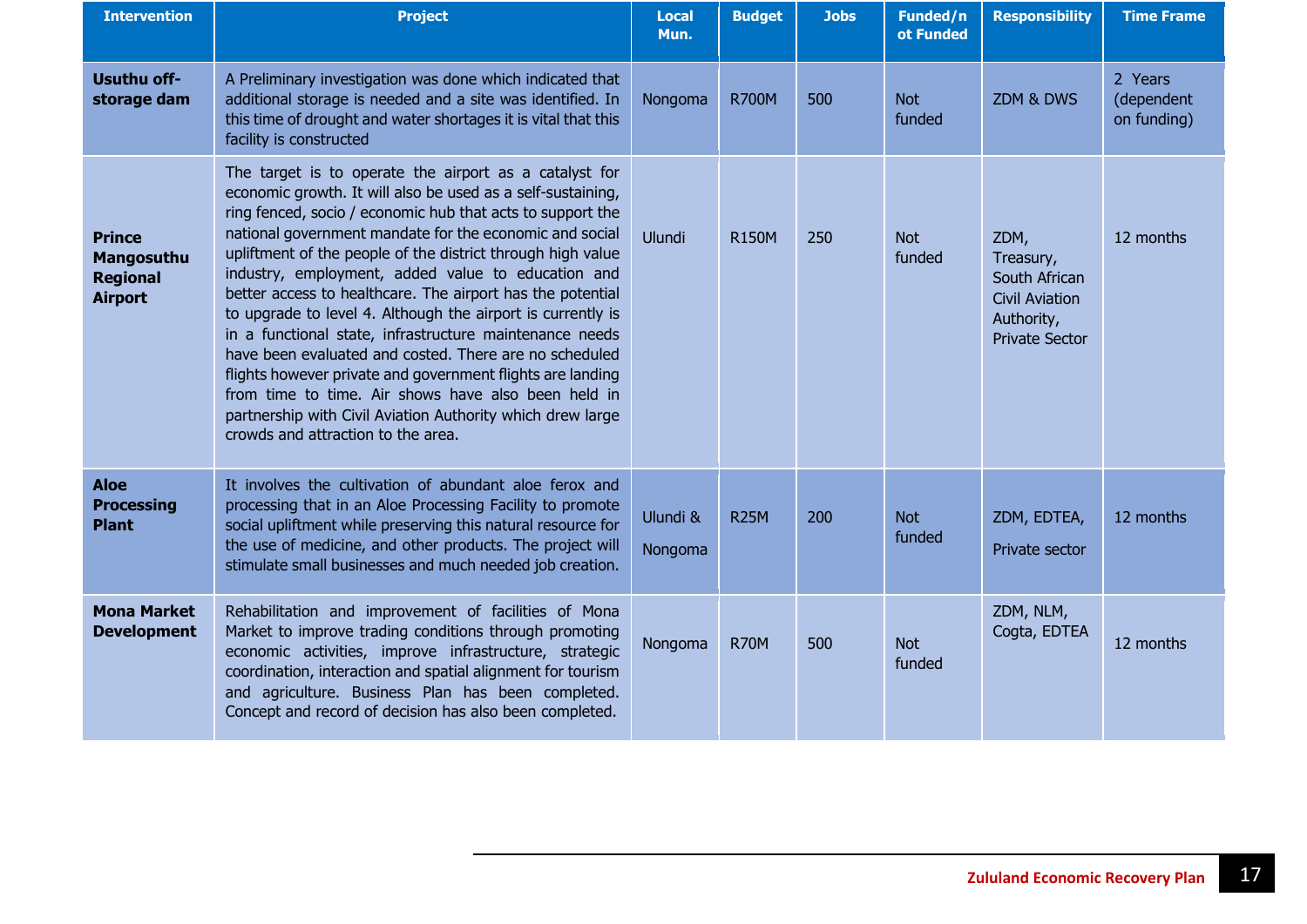| <b>Intervention</b>                                              | <b>Project</b>                                                                                                                                                                                                                                                                                                                                                                                                                                                                                                                                                                                                                                                                                                                      | <b>Local</b><br>Mun. | <b>Budget</b> | <b>Jobs</b> | Funded/n<br>ot Funded       | <b>Responsibility</b>                                       | <b>Time Frame</b>                    |
|------------------------------------------------------------------|-------------------------------------------------------------------------------------------------------------------------------------------------------------------------------------------------------------------------------------------------------------------------------------------------------------------------------------------------------------------------------------------------------------------------------------------------------------------------------------------------------------------------------------------------------------------------------------------------------------------------------------------------------------------------------------------------------------------------------------|----------------------|---------------|-------------|-----------------------------|-------------------------------------------------------------|--------------------------------------|
| eDumbe<br>Waterborne<br><b>Sewerage</b><br><b>Infrastructure</b> | The town of Paulpietersburg is constantly growing and<br>the proposed development of a Shopping Centre &<br>Middle Income Housing (both have currently started) will<br>place additional pressure on the current sanitation<br>system and with the absence of water borne sanitation<br>system in the town, the need and demand for one is<br>forever growing. The water borne sanitation system will<br>also be environmentally friendly and promotes the<br>concept of COP 17. The town is currently using a septic<br>tank which in return has a negative impact on<br>investment within the town. Status: Grant conditions<br>for water do not allow for implementation of this project.                                        | eDumbe               | <b>R350M</b>  | 300         | <b>Not</b><br>Funded        | ZDM, DWS,<br>eDumbe LM                                      | 3 Years<br>(dependent<br>on funding) |
| Pongolapoort<br><b>Dam</b><br><b>Development</b><br><b>Node</b>  | This is a PPP project which will see contribution across<br>all sectors. The potential development lies in the TFCA<br>between Zululand, Mozambique and Swaziland & could<br>serve as major tourist draw card. The dam and<br>surrounding scenic landscape is the key element.<br>Approximately 10000 temporal jobs and 1500<br>permanent jobs could be created. Development of<br>infrastructure & facilities for 10 water-based PPP<br>opportunities (Houseboat, fishing charters, event boats,<br>game view operators & canoe trips), two public access<br>management & house boat servicing hubs, two land<br>based PPP opportunities in the Phongola nature reserve<br>(Lodges, camp site, game drives, hiking, bird watching) | uPhongol<br>a        | <b>R32M</b>   | 135         | <b>Not</b><br><b>Funded</b> | ZDM, Cogta,<br>EDTEA,<br>Phongola LM<br>& Private<br>Sector | 2 years                              |
| Ulundi 19<br><b>Tourism</b><br>Gateway<br><b>Project</b>         | Building of nodal infrastructure and activities, t/ship<br>establishment to stimulate economic and tourism<br>opportunities afforded by Ulundi 19 (Intersection of R34<br>to Vryheid/Newcastle and R66 towards Nongoma &<br>uPhongola). Proposed activities include 24 hour tourism<br>information centre, Filling station, restaurant, internet                                                                                                                                                                                                                                                                                                                                                                                    | Ulundi               | <b>R15M</b>   | 40          | <b>Not</b><br>funded        | ZDM, Ulundi,<br>Cogta,<br>EDTEA,<br>Private sector          | 12 months                            |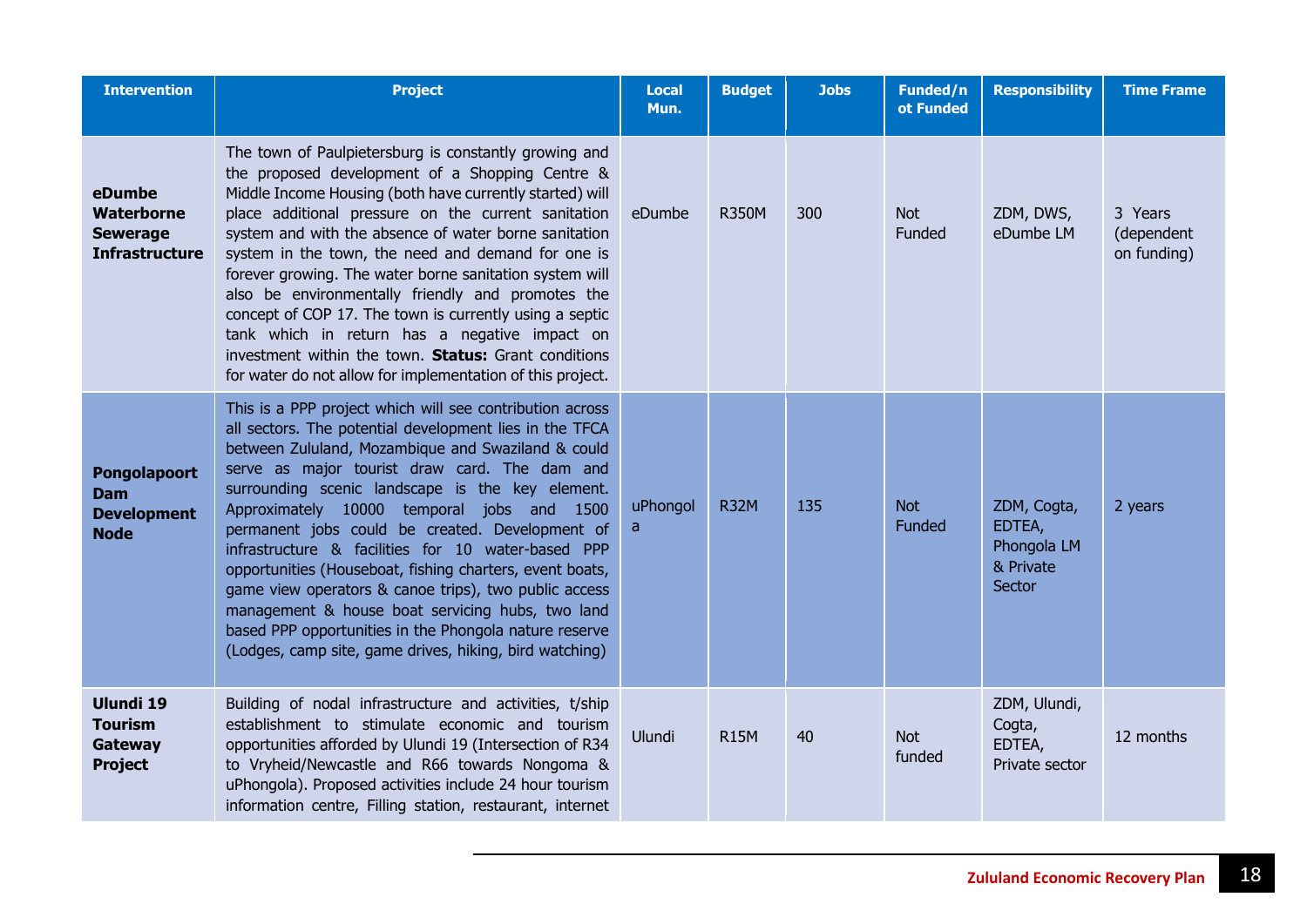|                                                          | café and up market craft shops, truck stop & long<br>distance bus stop.                                                                                                                                                                                                                                                                                                                                                                                          |        |             |     |                      |                         |         |
|----------------------------------------------------------|------------------------------------------------------------------------------------------------------------------------------------------------------------------------------------------------------------------------------------------------------------------------------------------------------------------------------------------------------------------------------------------------------------------------------------------------------------------|--------|-------------|-----|----------------------|-------------------------|---------|
| <b>Zululand</b><br><b>Centre of</b><br><b>Technology</b> | The centre seeks to reduce the shortage of quality Maths<br>and Science matriculants especially from townships<br>around Zululand. Although there will be an initial focus<br>on grade 8-12, all grades will eventually be offered.<br>Grade 8 students from surrounding high schools will be<br>invited to finish their schooling at the centre of<br>technology. It will have library, ICT, physical science, life<br>science and computer study laboratories. | Ulundi | <b>R15M</b> | 150 | Not<br>funded        | ZDM & Private<br>Sector | 3 years |
| <b>ZDM Digital</b><br><b>Transformatio</b><br>$n$ (ICT)  | A framework for digital transformation is needed to<br>realize benefits. The goal of digital transformation is to<br>deliver better outcomes using fewer resources by<br>reinventing the way services are produced and<br>delivered. Change is required to become more efficient,<br>where change is driven by digitalization and<br>implementing new technology.                                                                                                | Ulundi | <b>R30M</b> | 100 | <b>Not</b><br>funded | ZDM & Private<br>sector | 2 years |
|                                                          |                                                                                                                                                                                                                                                                                                                                                                                                                                                                  |        |             |     |                      |                         |         |